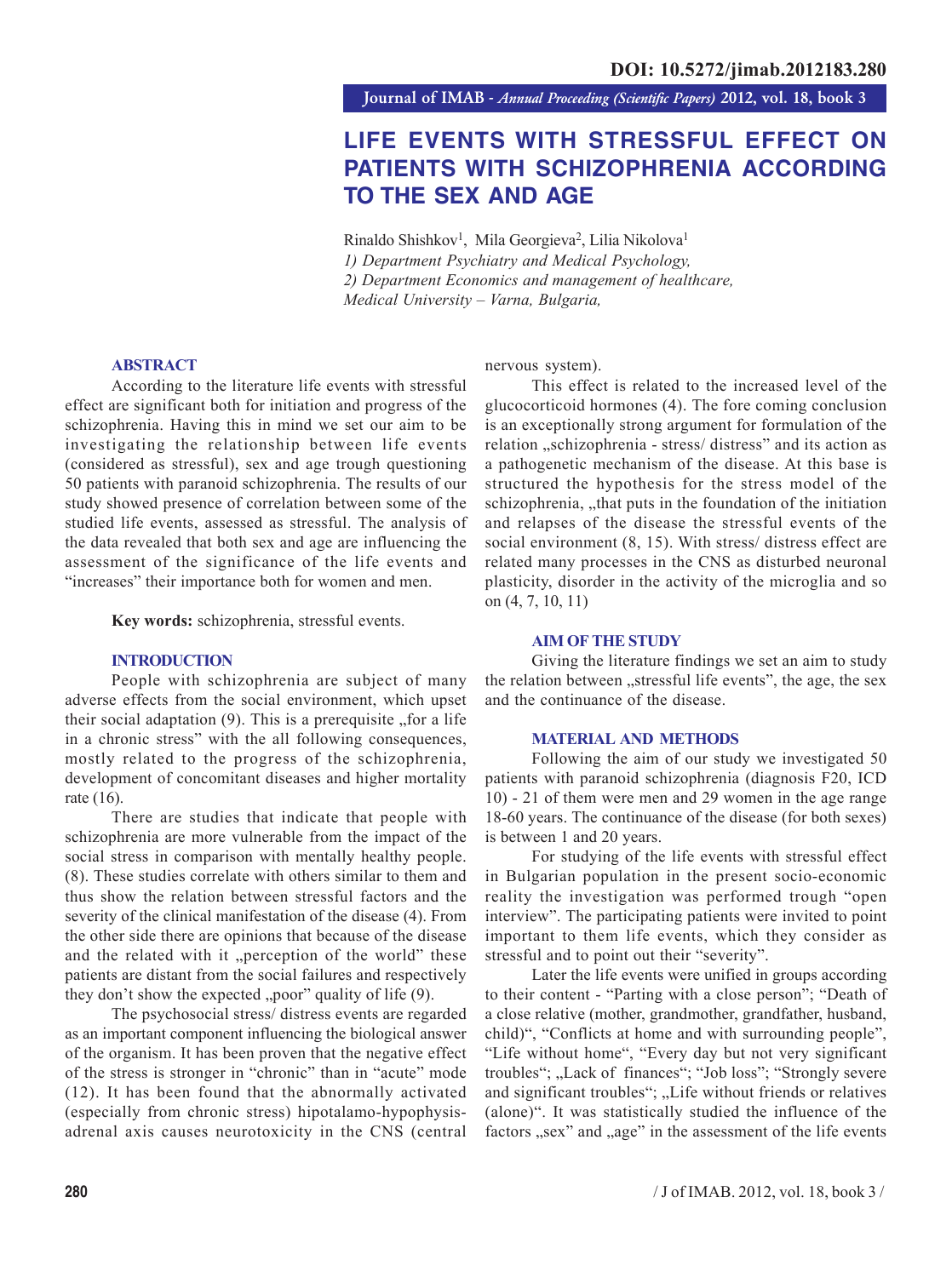as stressful. The statistical processing was conducted by methods for dispersion analysis (one-way and two-way ANOVA) and correlation analysis.

## **RESULTS AND DISCUSSION**

It was studied the influence of the factor "sex" on the assessment of the life events as significant and stressful, as if on the assessment of their severity. The results of the group patient "Women" are presented on table 1, and of the group "Men"- on table 2. The used statistical method is dispersion analysis (two-way ANOVA):

Table 1. Influence of the factor "sex" on the assessment of the life events as significant, stressful and the judgment of their severity (group "Women")

| Source of Variation  | % of total variation | P value        |            |       |
|----------------------|----------------------|----------------|------------|-------|
| Column Factor        | 19,14                | ${}_{0.0001}$  |            |       |
| Row Factor           | 11,05                | 0,0973         |            |       |
| Source of Variation  | P value summary      | Significant?   |            |       |
| <b>Column Factor</b> | ***                  | <b>Yes</b>     |            |       |
| Source of Variation  | $\mathbf{D}$ f       | Sum-of-squares | Meansquare | F     |
| Column Factor        | 9                    | 81,24          | 9,027      | 6,581 |
| Row Factor           | 24                   | 46,91          | 1,955      | 1,425 |
| Residual             | 216                  | 296,3          | 1,372      |       |

The analysis of the results shows presence of statistically significant influence of the sex of the patients with schizophrenia on their assessment of the investigated life events. Very similar are the results in studying influence of the factor "sex" on the assessment of the life events from men with schizophrenia (Table 2):

**Table 2.** Influence of the factor "sex" on the assessment of the life events as significant, stressful and the judgment of their severity (group "Men")

| Source of Variation  | % of total variation | P value        |            |        |
|----------------------|----------------------|----------------|------------|--------|
| Column Factor        | 14,39                | 0,0013         |            |        |
| Row Factor           | 6,09                 | 0,9465         |            |        |
| Source of Variation  | P value summary      | Significant?   |            |        |
| <b>Column Factor</b> | **                   | <b>Yes</b>     |            |        |
| Source of Variation  | Df                   | Sum-of-squares | Meansquare | F      |
| Column Factor        |                      | 21,49          | 3,071      | 3,620  |
| Row Factor           | 20                   | 9,101          | 0,4551     | 0,5365 |
| Residual             | 140                  | 118,8          | 0,8483     |        |

In result of the conducted interview and the study of the influence of the factor "sex" on the defining and assessment of the stressful life events and their severity

scale we concluded that this factor has a statistically significant influence both on women and men.

The results of the investigation of the influence of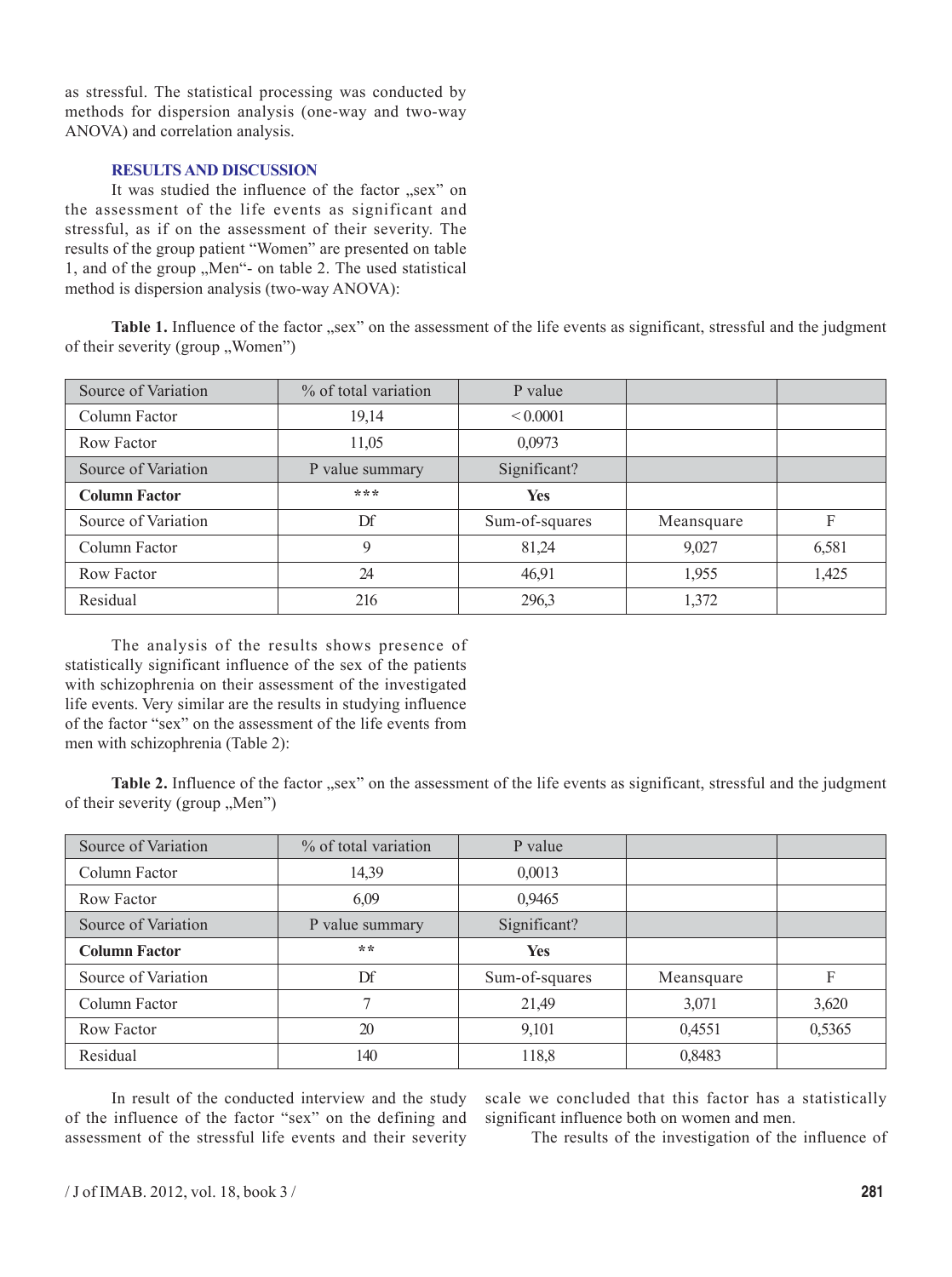the factor "age" on the perception and assessment of the studied life events was conducted separately for each sex. On table 3 are presented the results from the group "Men" and on table 4 - from the group "Women". For data processing was used dispersion analysis according to the age of the patients.

**Table 3.** Influence of the factor "Age" on the perception and assessment of the life events (group "Men")

| Degrees of freedom     | $f_1 = 3$ , $f_2 = 61$ |  |  |
|------------------------|------------------------|--|--|
| between-group variance | 3081,333               |  |  |
| intragroup variance    | 6,07541                |  |  |
| F emp.                 | 507,1811477 P=0,01     |  |  |

We accepted the alternative hypothesis  $(H<sub>1</sub>)$ , i.e. there is a statistically significant difference in the severity scale, pointed out by the male patients according to their age**.**

**Table 4.** Influence of the factor "Age" on the perception and assessment of the life events (group "Men")

| Degrees of freedom     | $f_1 = 4$ , $f_2 = 78$ |  |
|------------------------|------------------------|--|
| between-group variance | 23144,16               |  |
| intragroup variance    | 5,507692               |  |
| F emp.                 | 4202,152 $P=0,05$      |  |

We accepted the alternative hypothesis  $(H_1)$ , i.e. there is a statistically significant difference in the severity scale, pointed out by the female patients according to their age**.**

## **CONCLUSION:**

Based on the literature review about the role of the distress on the initiation and progress of the schizophrenia (9) and the results from our study could be concluded that patients with schizophrenia assess the significance of life events in different way depending on their sex. During the investigation we found out that male patients show less emotional commitment to "the significant social problems" than female patients. Regardless of the way of perception of the studied life events, the age is a factor that makes the stress effect stronger for the "negative events" both for women and men (but more notable in the group of female patients).

Despite these differences as a whole the studied patients didn't manifest "poor" quality of life. A possible explanation of this fact is the weak emotional commitment to stressful/ distressful events for both for men and women (but more strongly notable among men) (1). This could be related as well with the nature of the disease. In this respect similar conclusion is made by Norman et al. (1993), who found that the patients with schizophrenia are not exposed to a stronger stressful effect of the social environment than the overall population (9). Referring on the fact that schizophrenic patients have disturbed "basic levels" and diurnal rhythm of the corticosteroids (15), the role of the distress (even if it is not very manifested) could lead to organic brain changes, that are typical for "significant" and chronic stress/ distress.

The presented data and the described in the literature role of the stress, causing higher basic level and disrupted diurnal rhythm of the glucocorticoid hormones are both throwing a bridge between the psychological and the biological, i.e. the perception of stress/ distress and the disturbed neuronal function in the brain zones are strongly associated with the schizophrenic symptoms (4, 7, and 10).

## **REFERENCES:**

1.Hristova M, Boncheva I. Life events and specifics of the experiences in patients with hypothalamic metabolic syndrome. *Endocrinology*, 2006, 11(1):42-46 (in Bulgarian)

2. Allebeck P, Rodvall Y, Wistedt B. Incidence of rheumatoid arthritis among patients with schizophrenia, affective psychosis and neurosis. *Acta Psychiatr Scand*. 1985 Jun;71(6):615- 619. [PubMed]

3. Bonchewa Iv. Positive Psychotherapy as a support of psychotic patients after acute status. *3rd International Conference on positive* *Psychoterapy, Varna,* 2003 Abstracts, ð.14.

4. Cotter D, Pariante CM. Stress and the Progression of the Developmental Hypothesis of Schizophrenia. *Br J Psychiatry*. 2002 Nov;181:363-365. [PubMed] [CrossRef]

5. Fung SJ, Joshi D, Allen KM, Sivagnanasundaram S, Rothmond DA, et al. (2011) Developmental Patterns of Doublecortin Expression and White Matter Neuron Density in the Postnatal Primate Prefrontal Cortex and Schizophrenia. *PLoS ONE* 6(9): e25194. [CrossRef]

6. Kirkbride JB, Barker D, Cowden F, Stamps R, Yang M, Jones PB, et al. Psychoses, ethnicity and socioeconomic status. *Br J Psychiatry.* 2008 Jul;193(1):18-24. [PubMed] [CrossRef]

7. Lawrie SM, Whalley H, Byrne M, et al. (2000) Brain structure change and psychopathology in subjects at high risk of schizophrenia. *Schizophrenia Research.* 41, p.11

8. Neuchterlein KH, Dawson ME. A heuristic vulnerability/ stress model of schizophrenic episodes. *Schizophr Bull.* 1984, 10(2):300-312. [PubMed]

9. Norman RM, Malla AK. Stressful